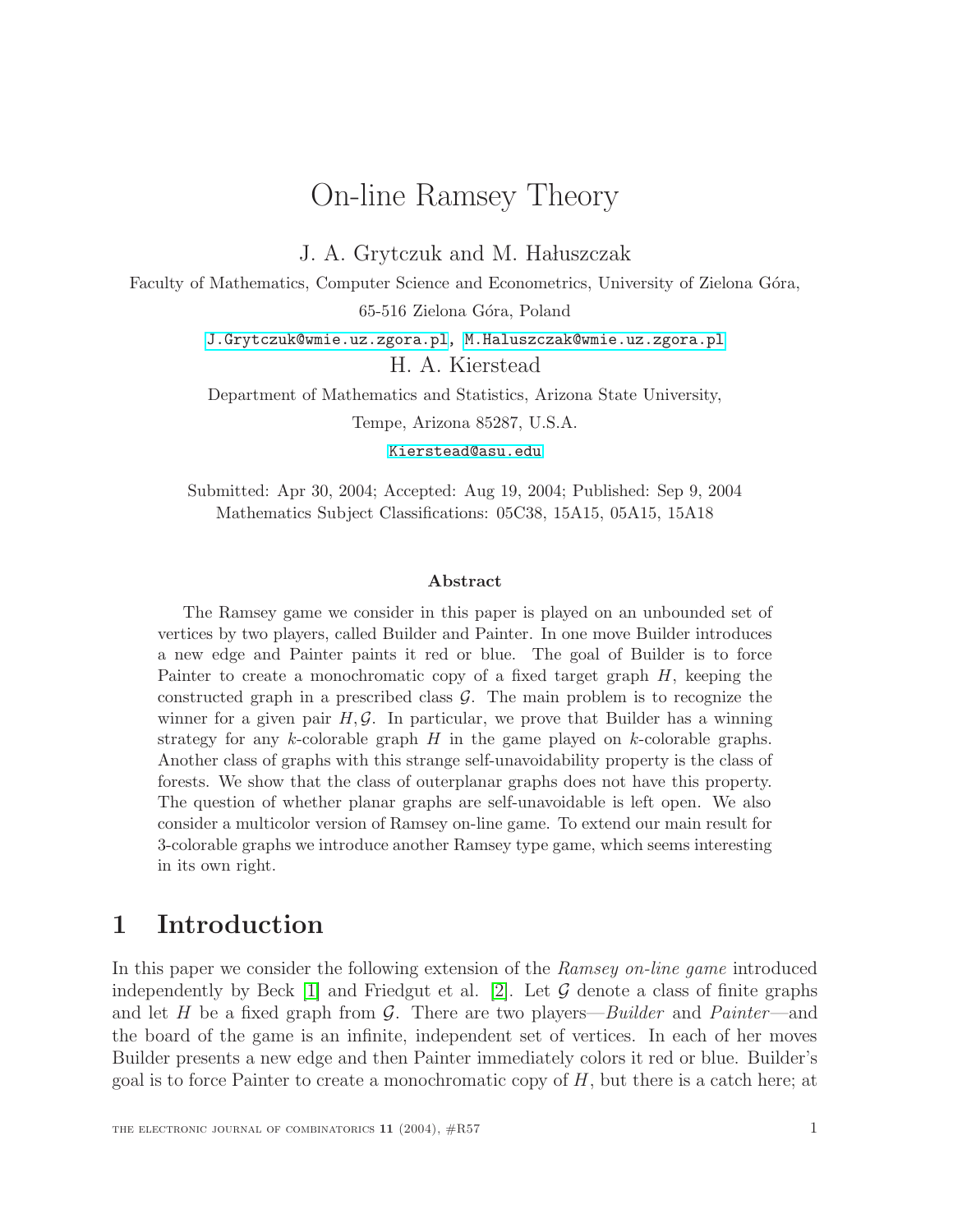any moment of the game (even after the very last move) the red-blue graph must belong to  $\mathcal{G}$ ; otherwise the game stops and Builder loses. Thus, Builder wins the game if and only if she can force Painter to create a monochromatic copy of  $H$  in a graph belonging to  $G$ . In this case we say that H is unavoidable (for Painter) in the Ramsey on-line game on  $\mathcal G$ . Otherwise we say that H is *avoidable*.

Let  $R(H)$  be a Ramsey graph of H, that is, a graph which exhibits a monochromatic copy of H in any 2-coloring of its edges. If  $R(H) \in \mathcal{G}$  then H is trivially unavoidable on  $\mathcal{G}$ , but otherwise it may be difficult to detect the winner. Suppose, for instance, that  $H = K_4$ and G consists of all 4-colorable graphs. Clearly, no Ramsey graph  $R(K_4)$  belongs to  $\mathcal{G}$ , yet  $K_4$  is unavoidable on this class. This is a special case of one of our results (Theorem 2) asserting that any k-colorable graph  $H$  is unavoidable on k-colorable graphs. The fact that this result is based on two fundamental theorems of Ramsey theory, Ramsey's original unabridged theorem and the Bipartite Ramsey Theorem, may help convince the reader that we are indeed studying Ramsey theoretic questions.

It seems that this self-unavoidability of a class of graphs (not containing Ramsey graphs of its members) is a rather exceptional property. Therefore it would be interesting to find other non-trivial examples of this unexpected phenomenon. The last section offers a speculative discussion on this and related questions.

# **2** k**-colorable graphs**

We start with some preparations for the proof of our first result. Let  $[n]$  denote the set  $\{1, ..., n\}$  and  $\binom{X}{k}$  denote the set  $\{S \subseteq X : |S| = k\}$ . Let  $R^{(k)}(u)$  be the smallest number n (guaranteed to exist by Ramsey's theorem [\[3\]](#page-9-2)) such that for every 2-coloring of  $\binom{[n]}{k}$ there exists a u-subset  $H \subseteq [n]$  such that  $\binom{H}{k}$  is monochromatic.

Now we are ready to state and prove our first theorem. Note that in the following statement  $n(k, k, k)$  is the value in which we are most interested.

**Theorem 1** There exists a function  $n(a, b, k)$  such that for all integers a, b, k with  $2 \leq$  $a, b \leq k$ , Builder can force Painter to create either a red a-clique or a blue b-clique while building the edges of a k-colorable graph on  $n(a, b, k)$  vertices.

**Proof:** We begin by recursively defining  $n(a, b, k)$ . Let

- 1.  $n(2, i, k) = n(i, 2, k) = i$  for  $2 \le i \le k$ .
- 2.  $n(a, b, k) = s(a, b, k) + t(a, b, k)$ , where
	- (a)  $s(a, b, k) = 2(k-2) {t(a,b,k) \choose k-1} n(a-1, b-1, k-1),$
	- (b)  $t(a, b, k) = R^{(k-1)}(u(a, b, k))$  and
	- (c)  $u(a, b, k) = \max \{n(a 1, b, k), n(a, b 1, k)\}.$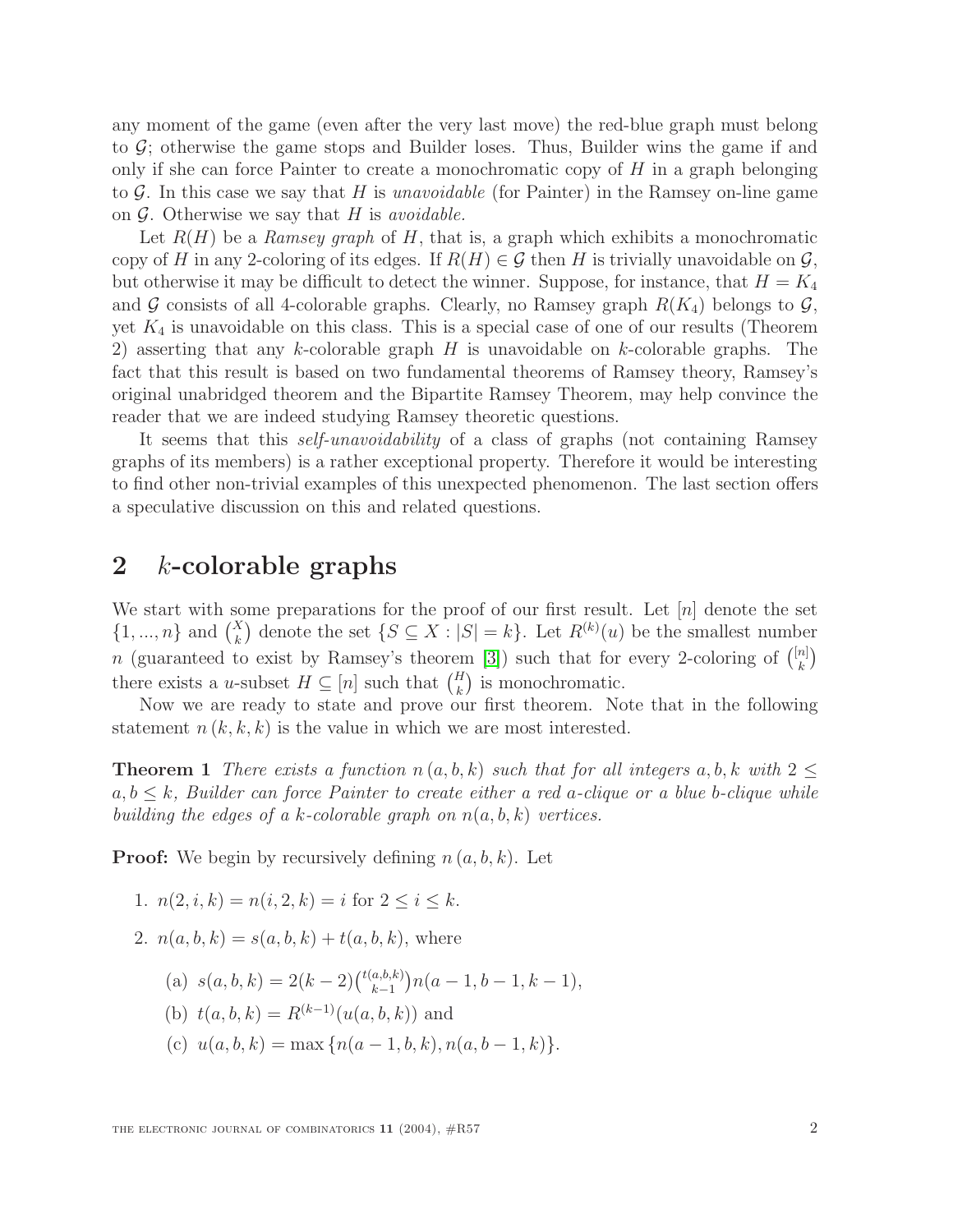We argue by induction on  $a + b + k$ . The base step is trivial so consider the induction step. We give Builder's strategy. Let  $s = s(a, b, k)$ ,  $t = t(a, b, k)$  and  $n = n(a, b, k) = s + t$ . Let V be a set of n vertices and let  $\{S, T\}$  be a partition of V with  $|S| = s$  and  $|T| = t$ , where S has the form

$$
S = \left\{ (F, i) : F \in {T \choose k-1}, i \in [2(k-2)n(a-1, b-1, k-1)] \right\}.
$$

First Builder presents all edges of the form  $\{(F, i), j\}$ , where  $j \in F$ . Notice that at this point Builder can still add any  $(k-1)$ -colorable graph G to S or any k-colorable graph  $G'$  to T (but not both) and still have a k-colorable graph. The second statement follows from the fact that every vertex in S has degree  $k-1$  and so any k-coloring of T can be extended to a k-coloring of  $S \cup T$ .

**Case 1:** For every  $F \in \binom{T}{k-1}$  there exists  $(F, i) \in S$  such that all edges incident to  $(F, i)$  have the same color  $c(F)$ . This induces a coloring c of the  $(k-1)$ -subsets of T and, by the choice of t, there exists a u-subset  $H \subseteq T$  such that  $\binom{H}{k-1}$  is monochromatic under c (say red). By the inductive hypothesis Builder can force painter to create either a red  $(a - 1)$ -clique on some set K or a blue b-clique, while building a k-colorable graph G'on H. In the latter case we are done. For the former case let  $K \subseteq F \in {H \choose k-1}$ . We can add  $(F, i)$  to K to get a red *a*-clique.

**Case 2:** There exists  $F \in {T \choose k-1}$  such that every vertex  $(F, i) \in S$  is incident to edges of both colors. Then there exists  $x, y \in F$  and

$$
H \subseteq \{(F, i) : i \in [2(k-2)n(a-1, b-1, k-1)]\}
$$

such that  $|H| = n(a-1, b-1, k-1)$  and for all  $z \in H$  we have  $c(xz) = \text{red}$  and  $c(yz) = \text{blue}$ . Indeed, fix a vertex  $v \in F$ . There exists  $I \subseteq [2(k-2)n(a-1,b-1,k-1)]$  such that  $|I| \ge (k-2)n(a-1, b-1, k-1)$  and the edges  $v(F, i)$ , with  $i \in I$ , are of the same color (say red). Set  $x = v$ . Also there exists  $w \in F$  and  $I' \subseteq I$  such that  $|I'| \geq n(a-1,b-1,k-1)$ and the edge  $w(F, i)$  is blue for every  $i \in I'$ . Set  $y = w$ . Let  $H = \{(F, i) : i \in I'\}$ . By the induction hypothesis Builder can force painter to create either a red  $(a - 1)$ -colorable clique or a blue  $(b-1)$ -clique, while building a  $(k-1)$ -colorable graph G on H. In either case we are done by adding  $x$  or  $y$  to the clique.

We shall use the above result together with the Bipartite Ramsey Theorem (see [\[3\]](#page-9-2)) to show that the class of k-colorable graphs is self-unavoidable. Let  $B(p)$  be the smallest number  $t$  (guaranteed to exist by the Bipartite Ramsey Theorem  $\lbrack 3\rbrack$ ) such that for every 2-edge-coloring of  $K_{t,t}$  there exists a monochromatic copy of  $K_{p,p}$ . Let  $B^{(m)}(p)$  be the m-fold iteration of  $B(p)$ .

A "blown-up" copy of a simple graph  $G$  is a graph obtained by replacing each vertex of  $G$  by an independent set of vertices, and each edge of  $G$  by a complete bipartite graph between sets corresponding to its ends. If all sets replacing vertices are of the same size p the blown-up copy of G is denoted by  $G^p$ . If G is edge-colored then we call a colored graph  $G<sup>p</sup>$  the true colored copy of G if all edges of the bipartite part corresponding to a given edge of G have its color.

ш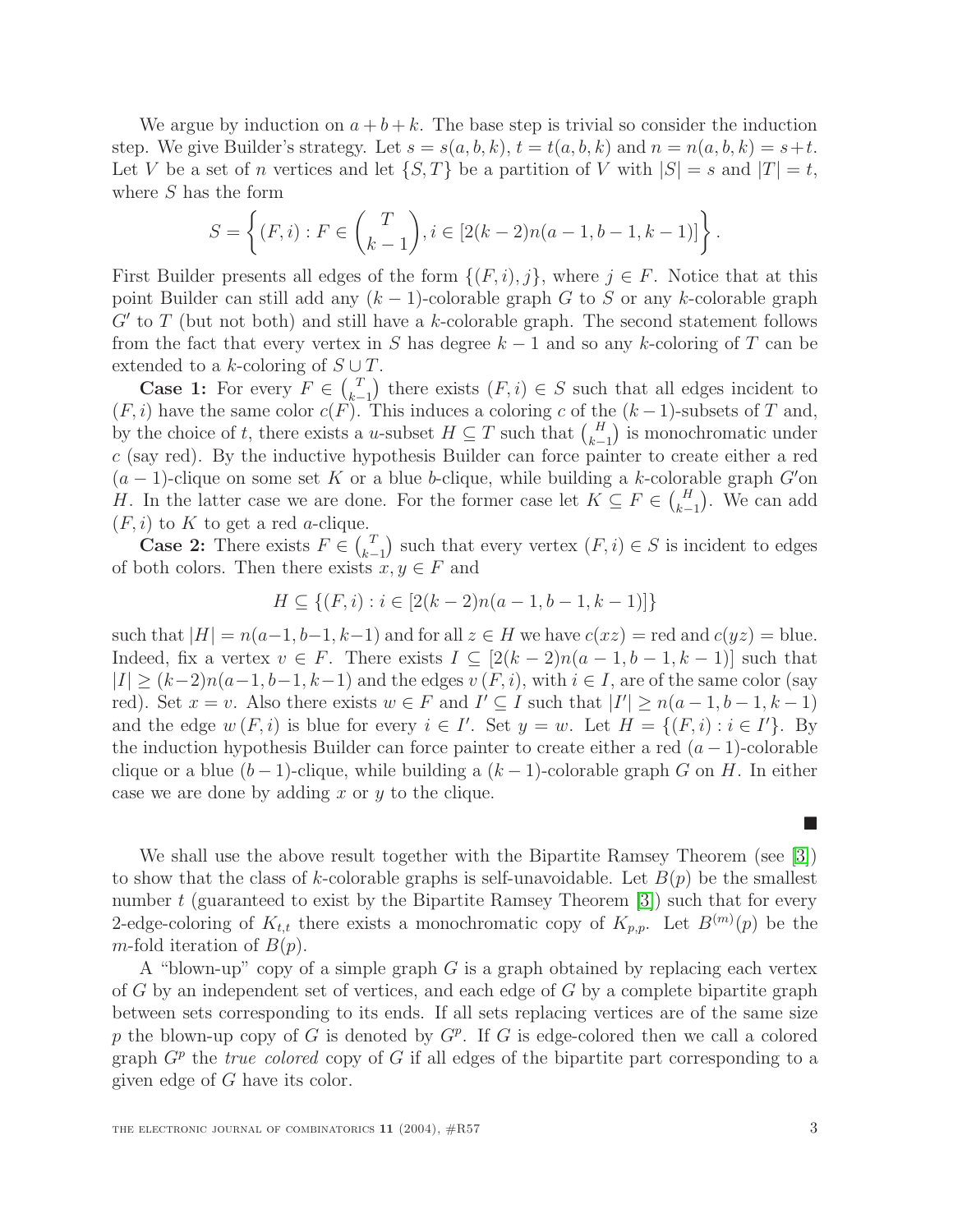**Theorem 2** Builder wins the Ramsey on-line game on the class of k-colorable graphs with any k-colorable graph as a target.

**Proof:** Let  $p, k > 1$  be fixed integers. It suffices to show that Builder can force the complete k-partite graph  $K_k^p$ . Let  $n = n(k, k, k)$  be as defined in the proof of Theorem 1. Let m be large enough so that Builder can force Painter to create a monochromatic  $K_k$ while building a k colorable graph on n vertices and m edges. Let  $V_1, ..., V_n$  be disjoint sets of vertices of size  $B^{(m)}(p)$  and let  $V = V_1 \cup ... \cup V_n$ . Let  $U = \{v_1, ..., v_n\}$  be another set disjoint from V. Builder will apply her strategy from the  $K_k$ -game while constructing bipartite graphs between sets  $V_i$ , using U as an auxiliary board in the following way. Let  $p_i = B^{(m-i)}(p)$  for  $i = 1, ..., m$ . At the first stage she presents all edges between  $V_1$  and  $V_2$ . By the Bipartite Ramsey Theorem a monochromatic copy of  $K_{p_1,p_1}$  appears. This is marked on the auxiliary board U by painting the edge  $v_1v_2$  the same color. Assume by induction that after the *i*-th stage of the game the situation looks as follows:  $(1)$  there is a red-blue graph  $G_i$  on U which is a winning position for Builder in the  $K_k$ -game, and (2) the graph  $H_i$  constructed on V is a blown-up copy of  $G_i$  containing the true colored copy  $G_i^{p_i}$  of  $G_i$ . Let  $X_1, ..., X_n$ , with  $|X_i| = p_i$  be the independent parts of the graph  $G_i^{p_i}$ corresponding to vertices  $v_1, ..., v_n$  of  $G_i$ . Note that  $G_i$  and  $H_i$  are k-colorable graphs. Now, suppose  $e = v_r v_s$  is the next edge Builder would present if she had played the  $K_k$ game on U. Then in the actual game on V she presents all edges between  $X_r$  and  $X_s$ to get a monochromatic copy of  $K_{p_{i+1},p_{i+1}}$ , and next paints e with the same color. Thus  $G_{i+1} = G_i + e$ . To see that this completes the inductive step let  $Y_r \subset X_r$  and  $Y_s \subset X_s$ be the bipartite parts of the just obtained monochromatic  $K_{p_{i+1},p_{i+1}}$  and let  $Y_j \subset X_j$ ,  $j \neq r, s$ , be arbitrary sets of size  $p_{i+1}$ . Then the graph  $G_{i+1}^{p_{i+1}}$  induced by  $Y_1 \cup ... \cup Y_n$  is a true colored copy of  $G_{i+1}$ . By the choice of m the proof is complete.

### **3 Planar graphs**

Another class of graphs with this peculiar self-unavoidability property is the class of forests.

**Proposition 1** Builder can force Painter to create any monochromatic forest in the Ramsey on-line game on forests.

**Proof:** It suffices to prove the assertion for trees. Let T be any tree with n vertices  $v_1, \ldots, v_n$ . We apply induction on the number of vertices. Let u be a leaf of T and let  $T' = T - u$ . By induction Builder can force n disjoint copies  $T_1, ..., T_n$  of T' in the same color, say red. (See Figure 1 where T is a binary tree of height 2.) Let  $u_i$  be the vertex of  $T_i$  corresponding to the neighbor of u in T. Now, Builder shows exactly those edges  $u_i u_j$ for which the corresponding pair  $v_i v_j$  is an edge of T. Since Painter cannot paint it red, a blue copy of T will appear. Clearly, no cycles have emerged on the painted edges.

**The Second Service**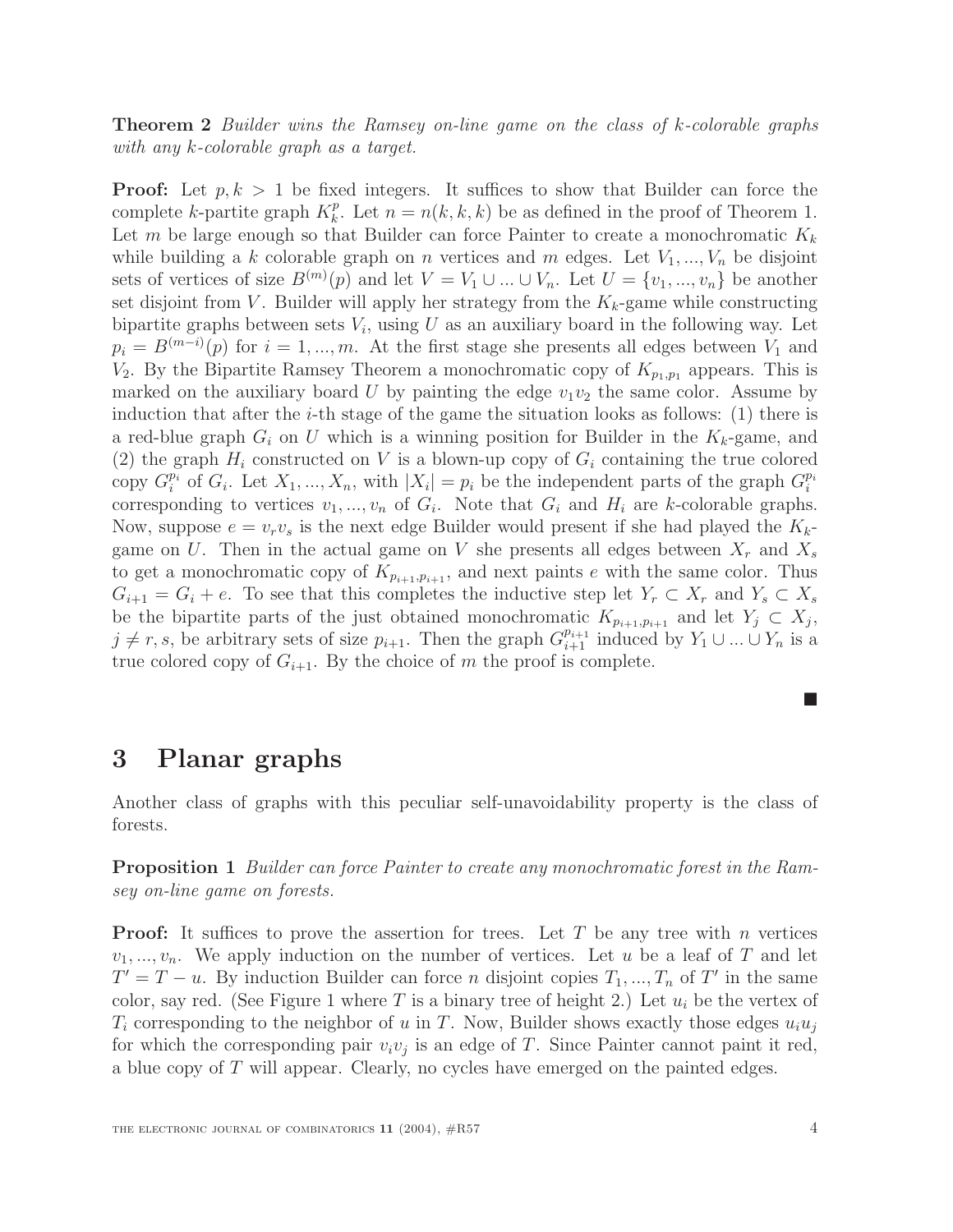

Figure 1: Forcing a tree

A non-trivial example in the opposite direction can be found already in the class of outerplanar graphs (that is, planar graphs having a plane embedding with all vertices lying on the outer face).

#### **Theorem 3** Painter can avoid a monochromatic triangle on outerplanar graphs.

**Proof:** We will show that Painter can control the number of red and blue edges so that their difference on any bounded face is not divisible by 3. We argue by induction. Suppose that in the first n moves an outerplanar graph  $G$  satisfying the requirement has been constructed, and let e be an edge shown by Builder in the next move. Then either 0, 1 or 2 new bounded faces can be created. The first two possibilities are trivial. In the last situation e must cross a bounded face  $F$  (by outerplanarity of  $G$ ) splitting its boundary cycle into two paths, say  $P_1$  and  $P_2$ . Let  $r_i$  and  $b_i$  denote the number of red and blue edges in  $P_i$ , respectively. Then Painter can color  $e$  so that both new faces are colored properly, unless  $r_i - b_i \equiv (-1)^i$  or  $(-1)^{i-1} \pmod{3}$ . In both cases we get  $(r_1 + r_2) - (b_1 + b_2) \equiv 0 \pmod{3}$  which contradicts our induction hypothesis.

On the other hand, Builder can force a monochromatic triangle while building the edges of a 2-degenerate planar graph.

# **Proposition 2**  $K_3$  *is unavoidable for Painter on planar 2-degenerate graphs.*

**Proof:** Builder starts with forcing 3 disjoint copies  $S_1$ ,  $S_2$ ,  $S_3$  of a star  $K_{1,2}$  in the same color, say red. Let  $c_i$  denote the center of  $S_i$ ,  $i = 1, 2, 3$ . Now Builder joins  $c_i$  with the leaves of  $S_{i+1}$  in the cyclic order mod 3. Then either a red-blue diamond or a red  $C_6$ without a chord appears. The first case allow Builder to finish the game in one move while the second in the next three moves, by joining each second vertex of  $C_6$  (see Figure 2). It is not hard to check that the resulting graph is planar and 2-degenerate.

**The Second Service** 

**Tale**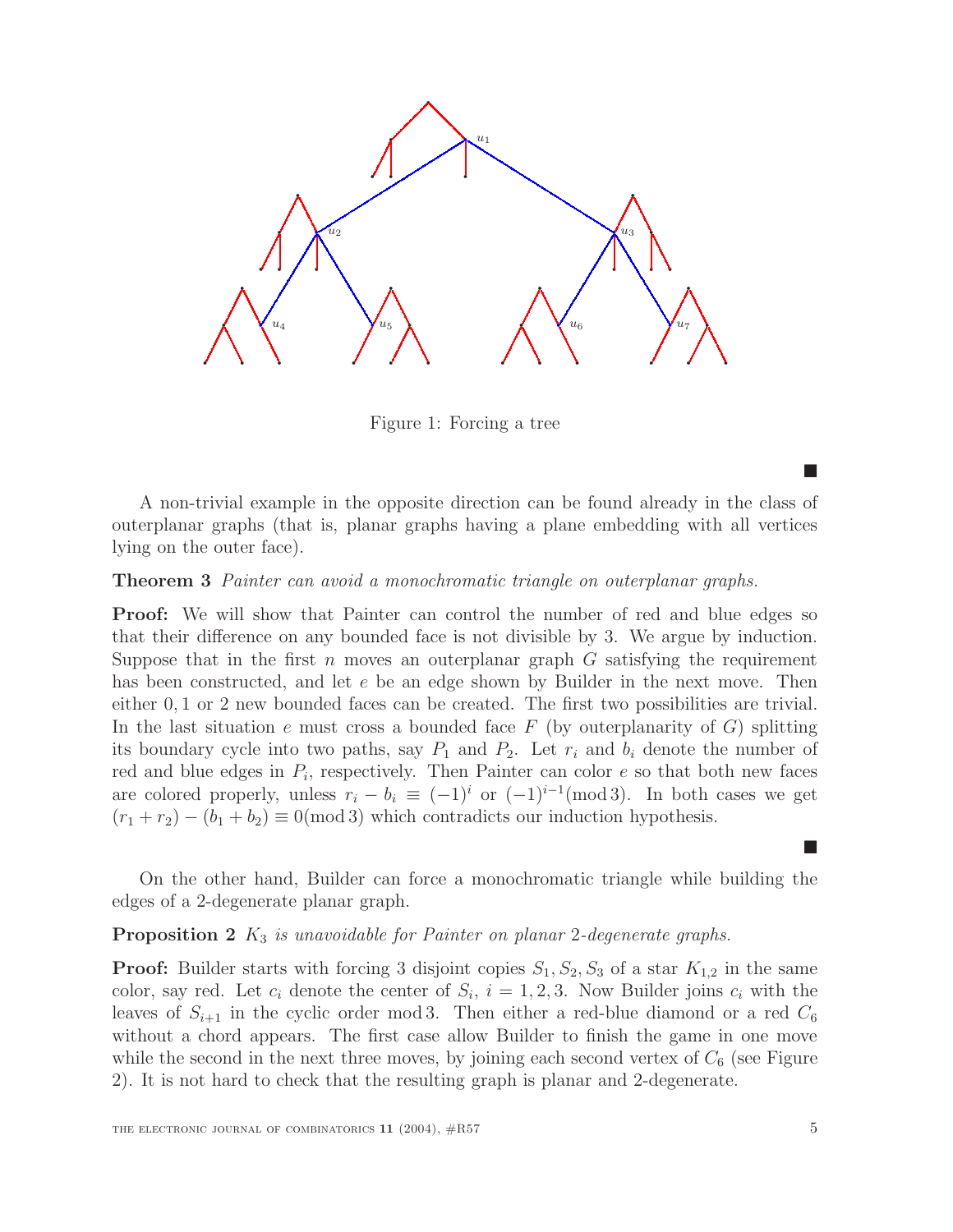

Figure 2: Forcing a triangle

In general, any cycle is unavoidable on planar graphs.

**Proposition 3** Cycles are unavoidable for Painter on planar graphs.

**Proof:** To force  $C_n$  Builder adds edges incident to a vertex x until she has a large monochromatic (say red) star with center x and leaf set L. Now playing on L she builds a forest to force a monochromatic path P with  $t = (n-2)(n-1)$  edges. So far the graph can be drawn with x and  $P = v_0v_1...v_t$  on the outer face. If the path is red we are done, so assume that it is blue. Now Builder shows  $n-2$  edges of the path  $v_0v_{n-1}v_{2(n-1)}...v_t$ , and if any of these is painted blue we are done. Otherwise we get a red path on  $n-1$ vertices, which together with vertex x form a red  $C_n$ .

We suspect that Painter should be able to avoid  $K_4$ , and maybe even  $K_{2,3}$ , on planar graphs, but so far we haven't found a proof of either of these. The next Proposition demonstrates that these questions are on the edge of our knowledge.

#### **Proposition 4** The graph  $K_4 - e$  is unavoidable for Painter on planar graphs.

**Proof:** To force  $K_4-e$  Builder adds edges incident to a vertex x until she has a monochromatic (say red) star with center x and 9 leaves  $v_0, ..., v_8$ . Next she adds edges  $v_0v_i$  for  $i \in [8]$ . To avoid a red  $K_4 - e$  Painter must color at least 7 (say  $v_0v_i$  for  $i \in [7]$ ) of them blue. Now Builder adds the edges  $v_{2i-1}v_{2i}$  for  $i \in [3]$  and Painter must color two of them (say  $v_{2i-1}v_{2i}$  for  $i \in [2]$ ) with the same color (say blue), as in Figure 3. Finally, Builder adds the edges  $v_7v_2$  and  $v_7v_3$ . If Painter colors them both red then  $\{x, v_0, v_2, v_3, v_7\}$ induces a red  $K_4 - e$ ; otherwise there is a blue  $K_4 - e$  induced by a set of the form  $\{x, v_0, v_{2i-1}, v_{2i}, v_7\}.$ 

ш

**STAR** 

 $\blacksquare$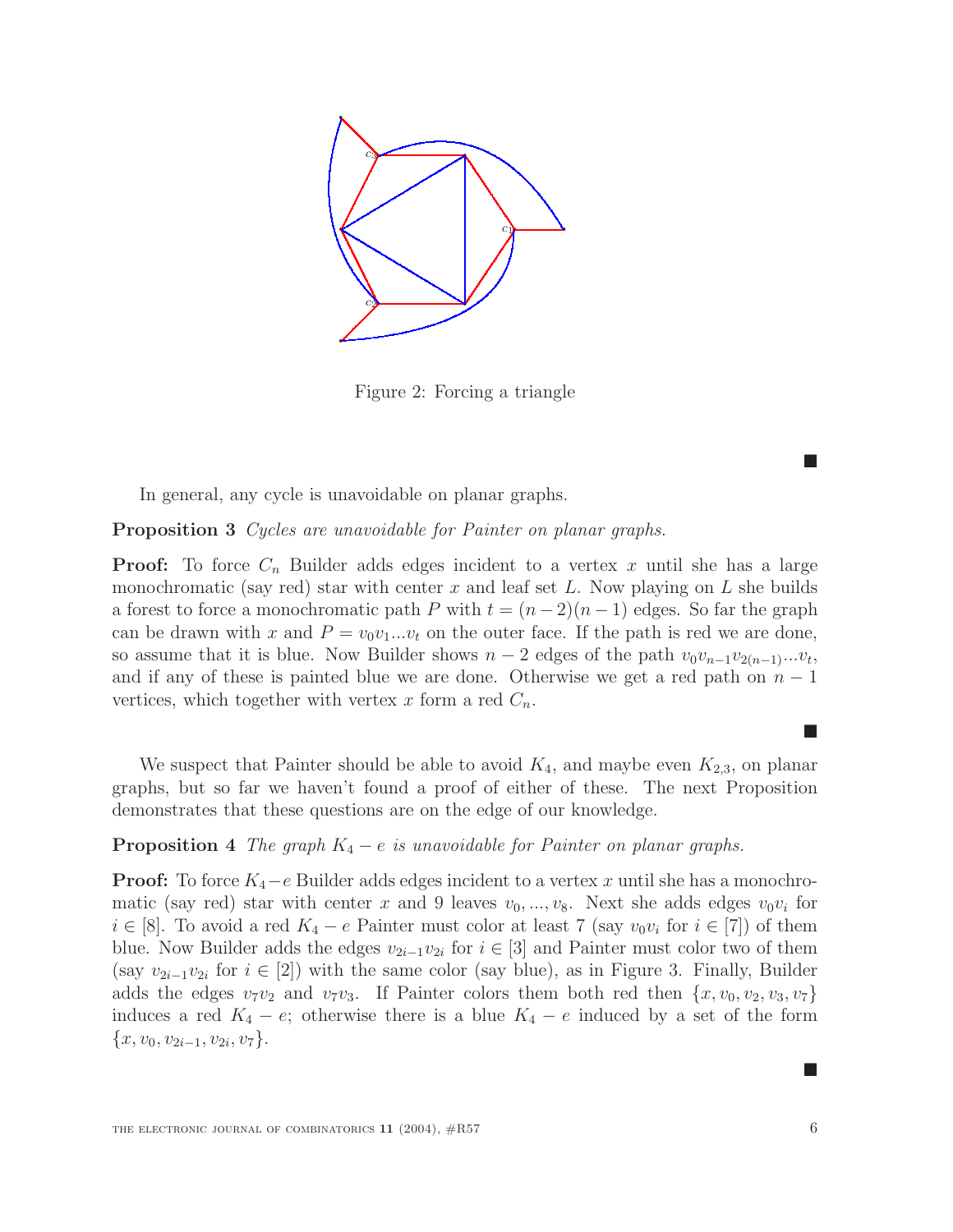

Figure 3: Forcing  $K_4 - e$ 

### **4 More colors**

It is natural to expect that the results of previous sections are valid if Painter has any fixed number of colors at his disposal. However, with the exception of Proposition 1, their proofs do not seem to generalize in the obvious way. Below we prove a multicolored version of Theorem 1 for  $k = 3$  using the following auxiliary game.

Let  $r, s \geq 2$  be fixed integers. The  $(r, s)$ -survival game is defined as follows. Alice plays by presenting r vertices to Bob. Bob plays by putting an edge between two of them and discarding the rest. These discarded vertices just disappear together with all edges incident with at least one of them. Alice can never again present a vertex that Bob has discarded. Alice's goal is to create a clique of size s while Bob will try to prevent her from doing so.

**Lemma 1** For any  $r, s > 2$  there exists  $t = t(r, s)$  such that Alice can create a clique of size s in a graph with at most t vertices, while playing the  $(r, s)$ -survival game with Bob.

**Proof:** We apply induction on s with r being fixed. For  $r = 2$  the assertion is trivial with  $t(2, s) = s$ . Assume the lemma holds for  $s - 1$  and let  $d = t(r, s - 1)$ . It suffices to show that Alice can create an induced star  $S$  with center of degree  $d$ , since then she can continue on the leaves of S to get  $K_{s-1}$  there. Assume by induction that Alice can create an induced star with  $d-1$  leaves. Repeating this construction r times on independent sets of vertices she gets r disjoint stars with centers  $v_1, ..., v_r$  of degree  $d-1$ . Then in her last move she presents this set of centers and obtains a desired star S.

Let  $R_c(n)$  be the multicolored Ramsey number, that is, the minimum R such that in any c-coloring of the edges of  $K_R$  there is a monochromatic copy of  $K_n$ .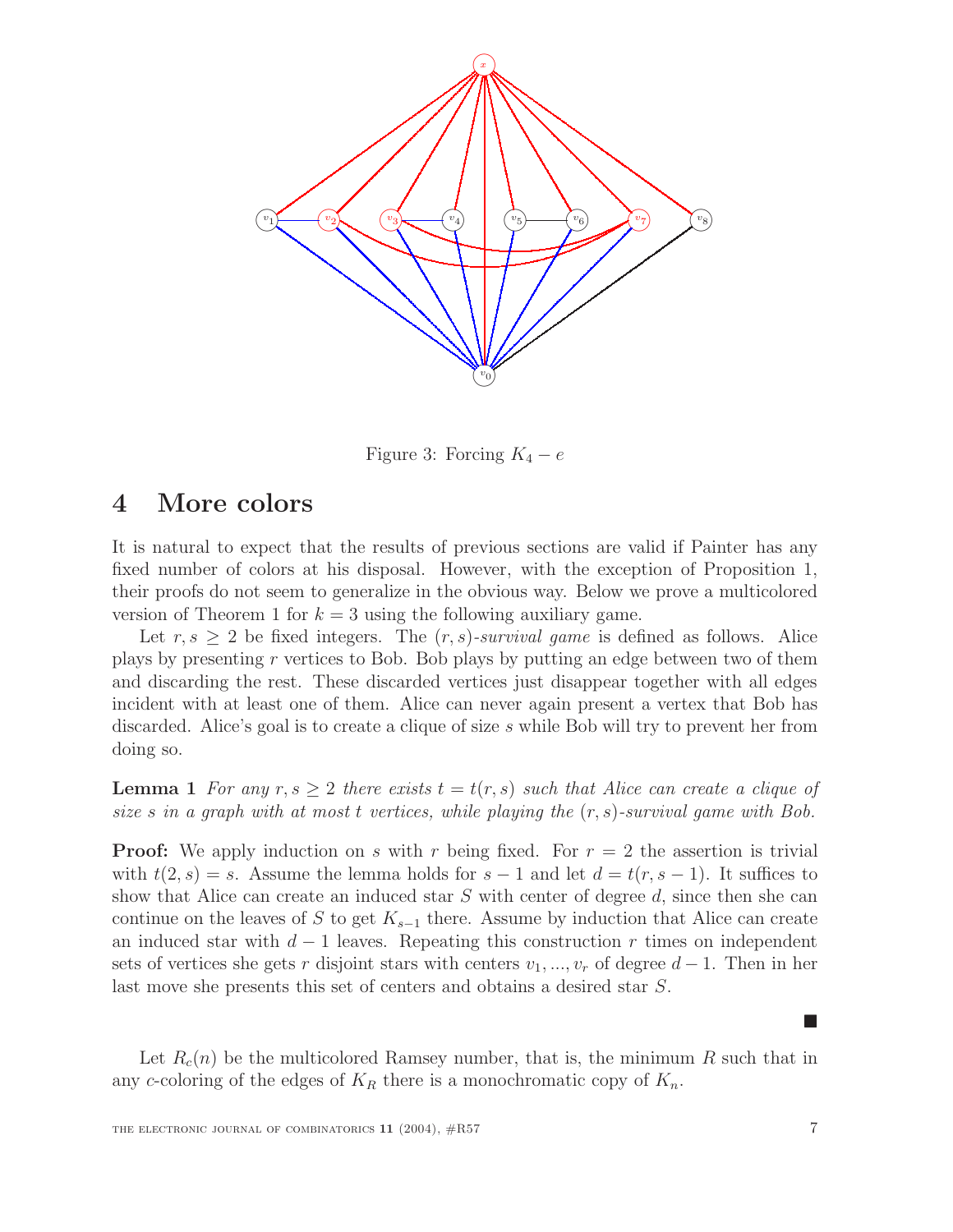### **Theorem 4** Builder can force Painter to create a monochromatic triangle in the multicolor Ramsey on-line game while playing on a 3-colorable graph.

**Proof:** We apply induction on the number of colors c. The assertion is trivial for  $c = 1$ , so let  $c \geq 2$ , and assume it holds for  $c - 1$  colors. Let n be the number of vertices of a 3-colorable graph F on which Builder wins against Painter armed in  $c - 1$  colors. Let  $r = c + 1$ ,  $s = R_c(n)$  and let m be large enough so that Alice can creates  $K_s$  in m moves of the  $(r, s)$ -survival game. (For the rest of the proof assume that Builder's name is Alice and Painter's name is Bob.) Let  $X, Y$  and U be disjoint sets of vertices of size at least rm. As in the proof of Lemma 1, U will serve as an auxiliary board on which Builder will mark Painter's moves translated into Bob's moves in the game of survival. For this purpose let  $f: Y \to U$  be a bijection. In the first part of the game Builder constructs a bipartite graph between X and Y as follows. In the first move she picks a set  $A_1 \subset Y$  of r vertices and joins them to a vertex  $a_1$  in X. Since  $r>c$  at least two edges  $a_1u_1$  and  $a_1v_1$  will get the same color, say red. Then she joins their images  $f(u_1)$  and  $f(v_1)$  by a red edge and discards the rest of  $f(A_1)$ . In the next move she picks a set  $A_2 \subset Y$  of size r such that  $f(A_2)$  is the next move in her strategy for the  $(r, s)$ -survival game on U and joins its vertices to a new vertex  $a_2 \in X$ . After Painter's move there will be two edges  $a_2u_2$  and  $a_2v_2$  of the same color which gives Bob's next move in the  $(r, s)$ -survival game. And so on. By Lemma 1, after at most m moves of this type there will be c-colored  $K_s$ on U containing a monochromatic clique  $K_n$ . Assume the clique is red and V is the set of its vertices. The game will now be continued on the set  $f^{-1}(V) \subset Y$ . Since no edge of  $f^{-1}(V)$  can be painted red, Builder can apply her strategy for  $c-1$  colors to get a monochromatic triangle in a 3-colorable graph F.

We are left to show that the whole resulting graph is 3-colorable. Let  $G$  be the bipartite graph between  $X$  and  $Y$  constructed in the first part of the game. We may assume that there are no isolated vertices in  $G$ . Let  $H$  be the corresponding auxiliary graph on the set of vertices  $S \subset U$  that survived till the end of this part. We claim that if F is any 3-colorable graph with vertex set  $V(F) = f^{-1}(S)$  then any proper 3-coloring of  $V(F)$  can be extended to a proper 3-coloring of the whole graph  $G \cup F$ . Let  $a_i \in X$  and  $A_i \subset Y$ be the vertices picked in the *i*-th step. Consider the following relation  $\rho$  on the set Y:  $(a, b) \in \rho$  iff there exists j such that  $a, b \in A_j$ ,  $f(a)$  is discarded in step j and b is the largest element (under some total ordering of Y) of  $A_i$  such that  $f(b)$  survives step j. Let  $\preceq$  denote the transitive and reflexive closure of  $\rho$ . Clearly  $\preceq$  is a partial ordering. Moreover, for each vertex  $y \in Y$  there exists a unique maximal element  $z_y$  such that  $y \preceq z_y$ . Note that  $f(z_y)$  is a surviving element, and so  $z_y \in V(F)$ . Color y with the same color as  $z_y$ . So far this is safe since the discarded vertices are isolated in F. Now consider a vertex  $a_i \in X$  with neighborhood  $A_j$ . Suppose that  $f(b')$  and  $f(b)$  are the surviving elements of the *i*-th step with b' smaller than b. Then all the vertices of  $A_i$  have the same color as b, except possibly b'. Thus there is a third color available with which to color  $a_i$ . This enables us to extend the original 3-coloring of F to a proper 3-coloring of the whole graph. The proof is now complete.

**Tale**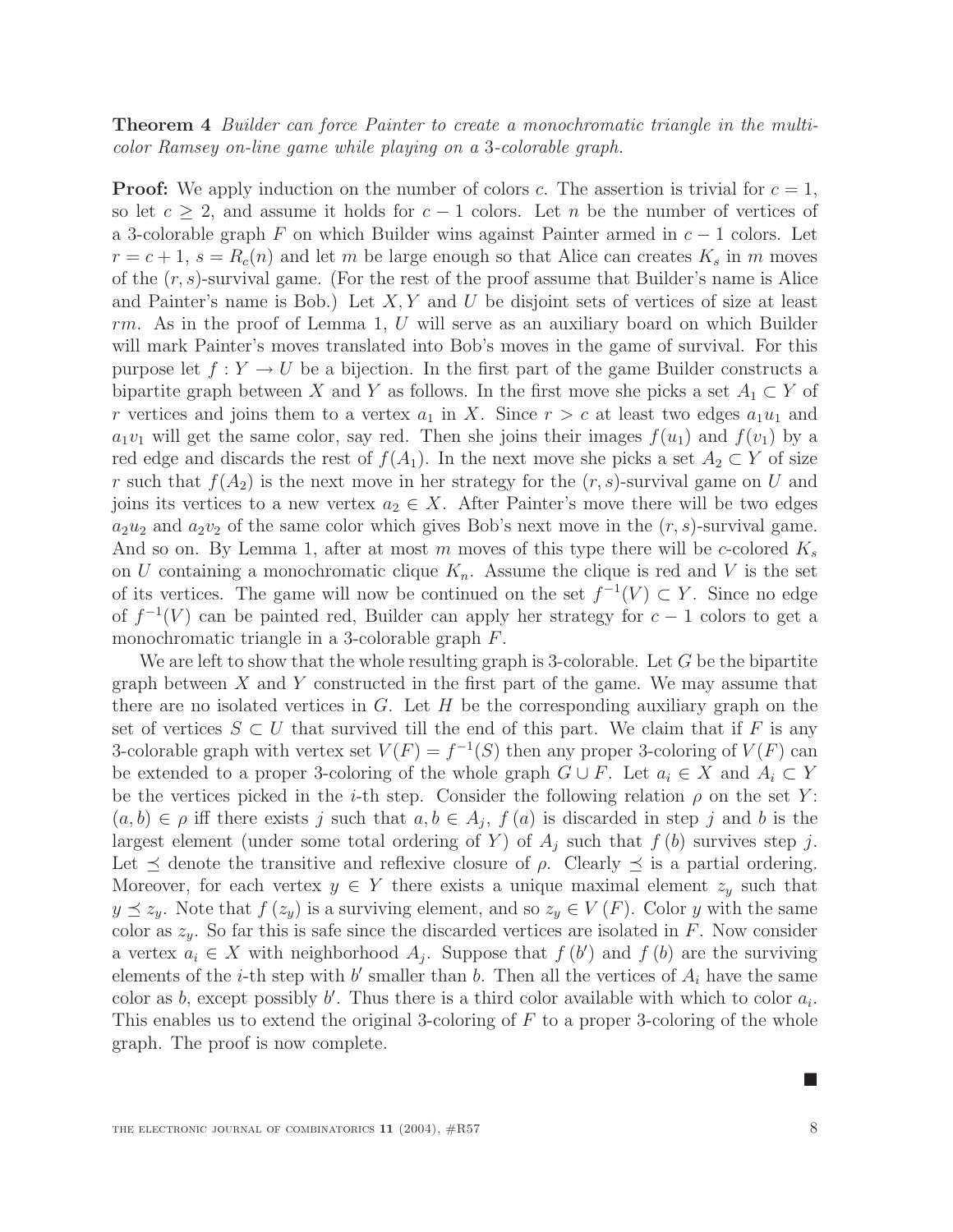The following corollary can be deduced from the Bipartite Ramsey Theorem, similarly as Theorem 2.

**Corollary 1** Builder wins the multicolor Ramsey on-line game on the class of 3-colorable graphs with any 3-colorable graph as a target.

The above method does not seem to be easily extendable to the general case of  $k$ colorable graphs. One natural attempt leads to the more general version of the  $(r, s)$ survival game (see 5.3).

# **5 Problems**

### **5.1 Monotone classes of graphs**

The most ambitious problem for further investigation would be to characterize selfunavoidable classes among monotone decreasing classes of graphs. In particular, it would be interesting to know the truth in case of the most popular families of graphs. For instance, we expect a negative answer for planar graphs, but curiously, it is not so easy to construct an example of Painter's win in this class. It is also tempting to conjecture that perhaps outerplanar graphs are unavoidable while other planar graphs are not.

**Conjecture 1** The class of graphs unavoidable on planar graphs is exactly the class of outerplanar graphs.

Let  $\mathcal{G}_k$  be a family of graph classes indexed by some graph parameter k (thickness, genus, treewidth, degeneracy, colorability, etc.). Let  $f(k)$  be the minimum number such that any graph  $H \in \mathcal{G}_k$  is unavoidable in the Ramsey on-line game on  $\mathcal{G}_{f(k)}$ . It would be interesting to study the speed of  $f(k)$  for the most important graph parameters. For many of them it is not even clear whether  $f(k)$  is finite for all k.

### **5.2 Ramsey on-line numbers**

Let  $\mathcal{G}_m$  be the class of graphs with at most m edges. The on-line Ramsey number  $\overline{R}(k)$ is the minimum m such that  $K_k$  is unavoidable on  $\mathcal{G}_m$ . The problem of estimating  $\overline{R}(k)$ was posed in [\[1\]](#page-9-0) and [\[2\]](#page-9-1). It is obvious that  $\overline{R}(k)$  is at most  $\binom{R(k)}{2}$ , where  $R(k)$  is the usual Ramsey number. Also it is not hard to prove that  $\overline{R}(k)$  is at least  $R(k)/2$  (see [\[1\]](#page-9-0)). Improvement of these bounds may appear hard, as it is not even clear if  $\overline{R}(k) = o(R(k)^2)$ (see [\[2\]](#page-9-1), [\[4\]](#page-9-3)).

### **5.3 Ramsey game of survival**

Consider the following generalization of the  $(r, s)$ -survival game presented in section 4. Let r, s, k be fixed integers with  $k \geq 2$  and  $r, s \geq k$ . In one round of the  $(r, s, k)$ -survival game Alice presents r vertices and Bob discards  $r - k$  of them. Those k vertices that survive